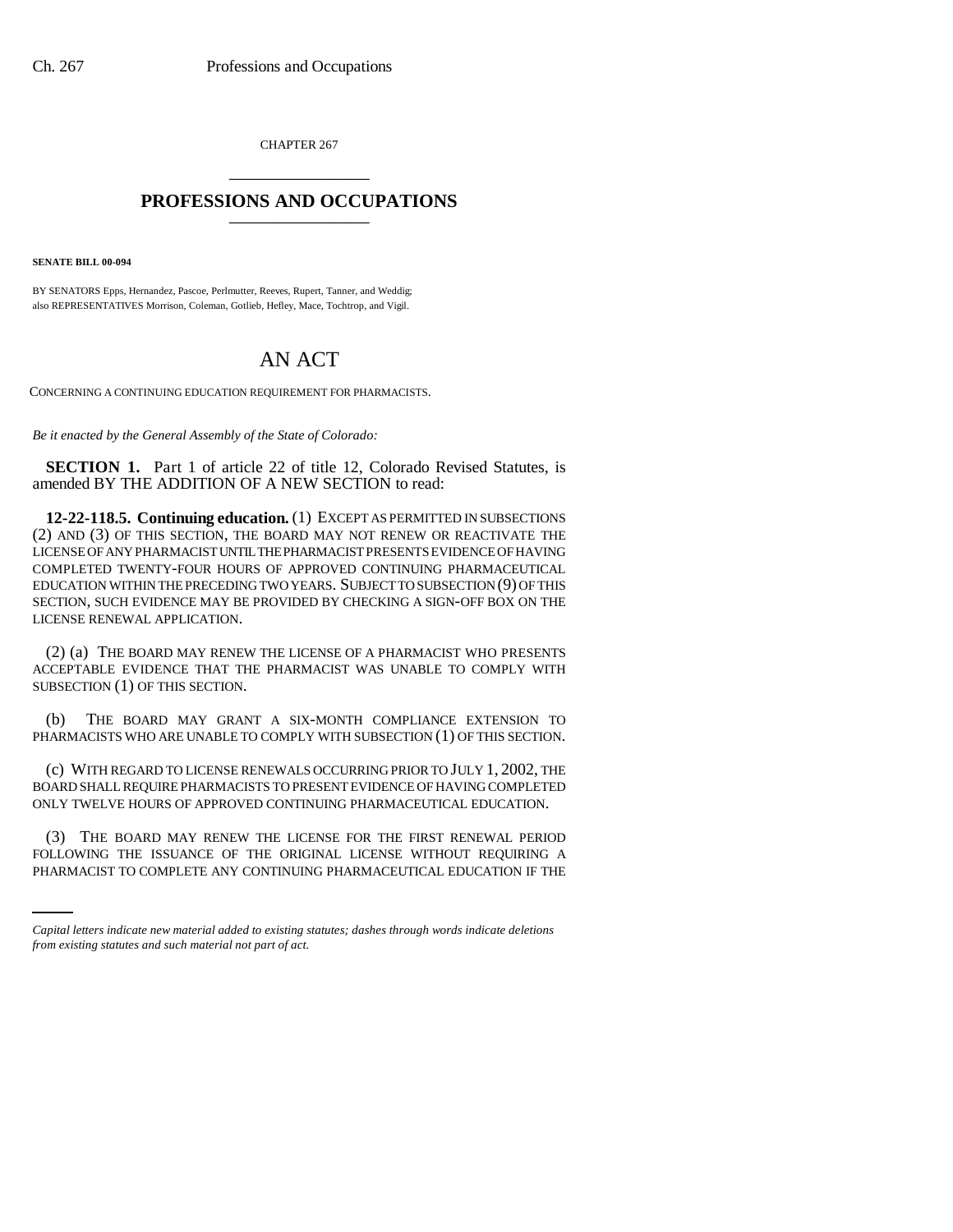PHARMACIST OBTAINS A LICENSE WITHIN ONE YEAR AFTER THE COMPLETION OF THE PHARMACIST'S PHARMACEUTICAL EDUCATION.

(4) TO QUALIFY FOR CONTINUING EDUCATION CREDIT, A PROGRAM OF CONTINUING PHARMACEUTICAL EDUCATION MUST BE CURRENTLY APPROVED BY THE AMERICAN COUNCIL ON PHARMACEUTICAL EDUCATION OR AN EQUIVALENT ACCREDITING BODY AS DETERMINED BY THE BOARD.

(5) EACH PROGRAM OF CONTINUING PHARMACEUTICAL EDUCATION SHALL CONSIST OF AT LEAST ONE CONTINUING EDUCATION UNIT, WHICH IS ONE HOUR OF PARTICIPATION IN AN ORGANIZED CONTINUING EDUCATIONAL EXPERIENCE, INCLUDING POSTGRADUATE STUDIES, INSTITUTES, SEMINARS, LECTURES, CONFERENCES, WORKSHOPS, CORRESPONDENCE COURSES, CASSETTE PROGRAMS, PROGRAMMED LEARNING COURSES, AUDIOVISUAL PROGRAMS, INTERNET PROGRAMS, AND ANY OTHER FORM OF PRESENTATION THAT IS ACCREDITED.

(6) ANY ASPECT OF THE PRACTICE OF PHARMACY MAY BE THE SUBJECT OF A PROGRAM OF CONTINUING PHARMACEUTICAL EDUCATION, INCLUDING, BUT NOT LIMITED TO, PHARMACEUTICS, COMPOUNDING, PHARMACOLOGY, PHARMACEUTICAL CHEMISTRY, BIOCHEMISTRY, PHYSIOLOGY, MICROBIOLOGY, PHARMACY ADMINISTRATION, AND PROFESSIONAL PRACTICE MANAGEMENT.

(7) A PROGRAM OF CONTINUING PHARMACEUTICAL EDUCATION MAY INCLUDE, BUT IS NOT LIMITED TO, THE FOLLOWING:

(a) A DEFINITE STATED OBJECTIVE;

(b) PRESENTATION IN AN ORGANIZED MANNER; AND

(c) A METHOD OF PROGRAM EVALUATION THAT IS SUITABLE TO THE TYPE OF PROGRAM BEING PRESENTED.

(8) A PROGRAM OF CONTINUING PHARMACEUTICAL EDUCATION SHALL MEET THE REQUIREMENTS AS ESTABLISHED BY THE ACCREDITING BODY.

(9) THE BOARD MAY ANNUALLY AUDIT UP TO FIVE PERCENT OF THE PHARMACISTS LICENSED AND RESIDING IN COLORADO TO DETERMINE COMPLIANCE WITH THIS SECTION.

(10) FAILURE TO OBTAIN THE TWENTY-FOUR HOURS OF APPROVED CONTINUING PHARMACEUTICAL EDUCATION SHALL RESULT IN THE LICENSE BECOMING INACTIVE. INACTIVE LICENSEES SHALL NOT BE REQUIRED TO COMPLY WITH ANY CONTINUING PHARMACEUTICAL EDUCATION REQUIREMENT SO LONG AS SUCH LICENSEES REMAIN INACTIVE, BUT SHALL CONTINUE TO BE REQUIRED TO PAY APPLICABLE FEES, INCLUDING RENEWAL FEES. INACTIVE STATUS SHALL BE NOTED ON THE FACE OF ANY LICENSE ISSUED WHILE THE LICENSEE REMAINS INACTIVE. SHOULD AN INACTIVE PHARMACIST WISH TO RESUME THE PRACTICE OF PHARMACY AFTER BEING PLACED ON AN INACTIVE LIST, THE PHARMACIST SHALL FILE AN APPLICATION THEREFOR, PAY THE REGISTRATION RENEWAL FEE, AND, SUBJECT TO SUBSECTIONS (2) AND (3) OF THIS SECTION, MEET THE TWENTY-FOUR HOUR CONTINUING EDUCATION REQUIREMENT. ENGAGING IN THE PRACTICE OF PHARMACY WHILE ON INACTIVE STATUS PURSUANT TO